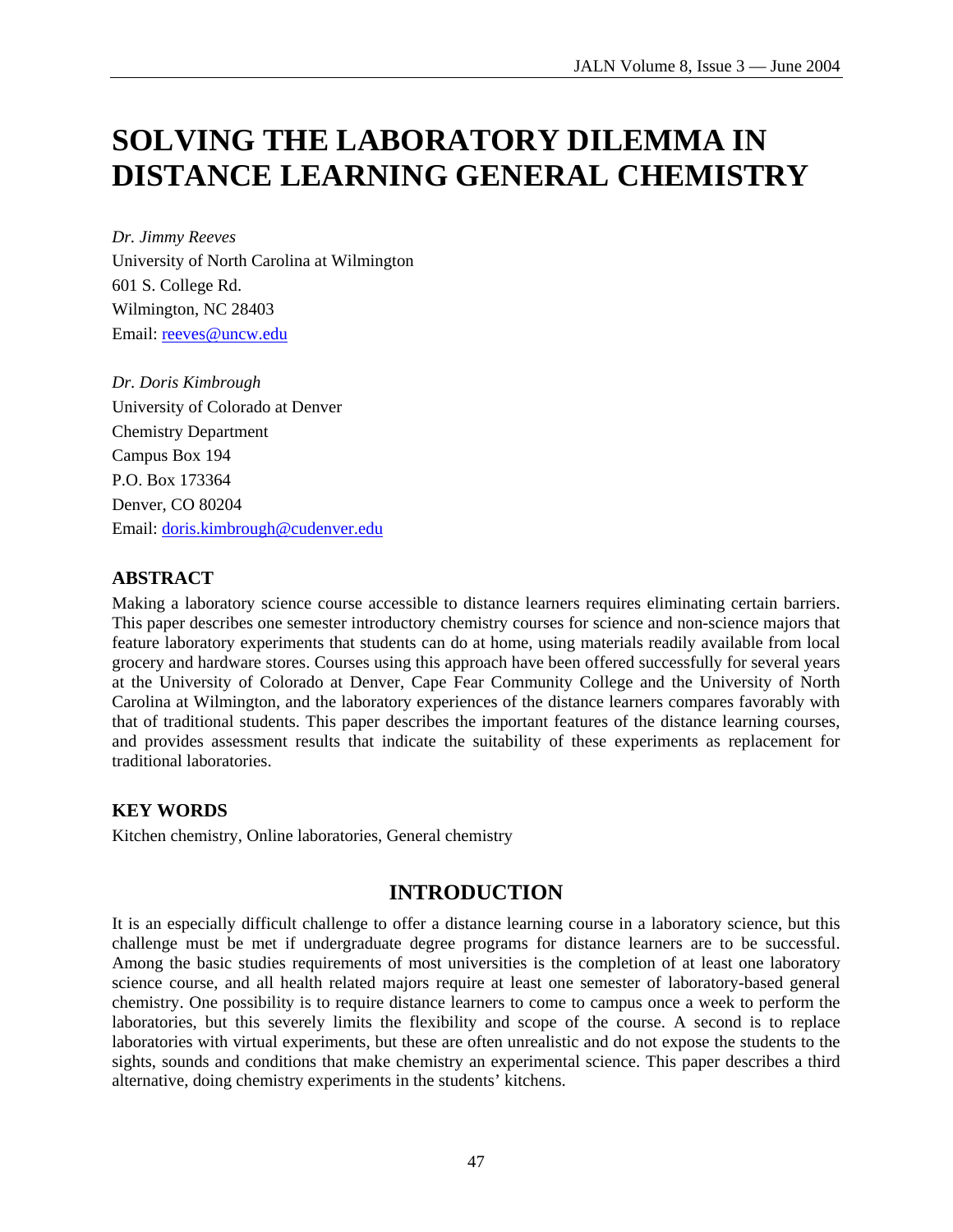Properly designed kitchen chemistry experiments address the problems with the other choices. Because they use materials readily available at grocery and hardware stores, and involve techniques no more dangerous than boiling water, the experiments don't require specialized laboratory facilities or close supervision by a trained laboratory instructor. Because they involve making measurements on real chemicals found in the home, they bring the sights, sounds and conditions of experimental science to the place where students do most of their real life chemistry, their kitchens. Nevertheless, a prevailing concern about these types of experiments is that they lack the precision and rigor of traditional experiments, and fail to expose students to the specialized equipment used in modern chemistry laboratories.

Despite these concerns, we developed a series of home-based experiments for first semester general chemistry courses for both science and non-science majors after receiving funding from the Learning Anytime Anywhere Partnership (LAAP) program administered by the US Department of Education through its Funds for the Improvement of Secondary Education (FIPSE) program. The resulting experiments have been utilized in general chemistry courses for non-science majors at the University of Colorado at Denver, and for science majors at Cape Fear Community College (CFCC) and the University of North Carolina at Wilmington (UNCW). The experiments for science majors have also been assessed to determine their suitability as substitutes for those done traditional laboratories. This paper discusses design of the course and the assessments that have been carried out.

# **DESIGN AND ASSESSMENT OF THE "LECTURE" PORTION OF THE DISTANCE LEARNING COURSE**

Distance learning general chemistry has been taught successfully at Cape Fear Community College for nearly four years. Designed to parallel the general chemistry course for science majors offered at the University of North Carolina at Wilmington (CHM 101), the CFCC course provides the same teaching materials and follows the same schedule as the UNCW course. The distance learning students also take the same exams as the UNCW students, but they do specially designed laboratories at home in their kitchens. The articulation agreement between CFCC and UNCW ensures that this course will transfer to UNCW as CHM 101, the first semester introductory chemistry course for science majors.

The distance learning courses features a website that includes a calendar with links to outlines and course notes (http://aa.uncw.edu/reeves/chm101/cfcc/calendar.htm). While the students are not required to complete any single assignment on a given day, they are expected to complete the week's assignments on a regular basis, and are given web-based weekly quizzes and homework assignments that are graded. They have access to the instructor by email, phone, or in person, if they come to the campus.

Summative assessment tools for both the distance learning course and the traditional course taught at UNCW included online quizzes and homework (15%), three hourly exams (50%), formal lab reports (15%) and a final exam (20%). The final was comprehensive, and students were given the opportunity to replace exam scores if they achieved higher scores on the portions of the final exam that covered the same material. Using this approach, the final exam represented the minimum achievement for 70% of the course content (the exams), and was an excellent tool by which to compare the performance of the traditional and distance learning students in the lecture portion of the course. As displayed in figure 1, distance learners compared very favorably to their traditional counterparts, and the high school students performed exceptionally well.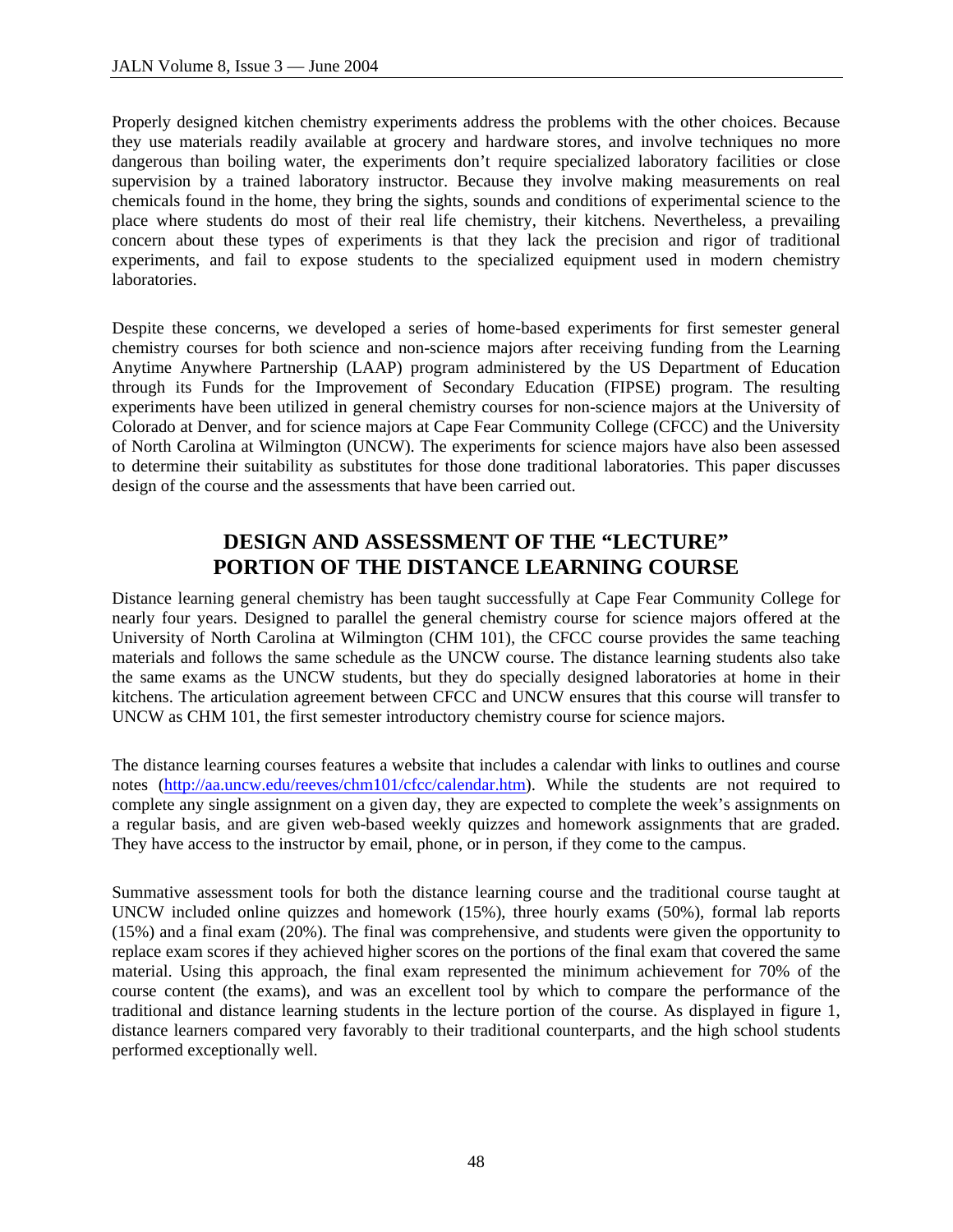

#### **Distribution of Final Exam Grades in Gen Chem**

## **DESIGN AND ASSESSMENT OF THE "LABORATORY" PORTION OF THE DISTANCE LEARNING COURSE**

The laboratory portion of the distance learning course is composed of nine experiments that are designed to be carried out by individuals in their kitchens. The experiments provide hands-on demonstrations of chemical principles, and are closely modeled after those done in the traditional CHM 101 laboratory program at UNCW. The kitchen chemistry experiments are available on the World Wide Web (http://aa.uncw.edu/reeves/OnLineLabs/Index.html), and feature interactive questions for both the introduction and discussion portions, as well as videos of important lab procedures and complete lists of all materials needed to carry out each experiment. With the exception of an inexpensive balance, the students can purchase everything they need from local grocery or hardware stores, and all materials are non-toxic and environmentally friendly (green). The laboratories are quantitative and each requires a formal lab reports that incorporates Microsoft Excel and Word.

Two approaches were taken to assess the validity of substituting kitchen chemistry experiments for the traditional laboratory experience. First, a checklist of learning objectives that summarizes the general and specific skills that general chemistry students at UNCW encounter in the traditional laboratory was compared to one derived from the kitchen chemistry laboratories. The distance learning students were exposed to 9 of the17 objectives to which UNCW students were exposed, while the distance learners completed 7 additional learning objectives not available to the traditional students. These differences were primarily due to variations in the experiments carried out by the two groups, and are typical of those found among traditional laboratory courses at different institutions.

For the second approach, three laboratory practicals, Qualitative Analysis, Paper Chromatography and Density, were developed and administered to groups of traditional (UNCW) and distance learning (CFCC) students. Each of five laboratory sections of the traditional students did one of these exercises during their normal laboratory period, while every distance learning student did all three on a designated Saturday morning in the laboratory facilities at CFCC. Areas of evaluation included Lab Procedure, Data Presentation, and Data Analysis/Conclusions. The procedures were scored by multiple observers using identical checklists, while the presentation and analysis sections were scored from the hard-copies submitted by the students. As indicated in figure 2, the distance learning students who had carried out the kitchen chemistry labs outperformed their UNCW counterparts in all three areas.

**Figure 1: Distribution of Final Exam Grades for traditional (blue) and distance learning community college (purple) students**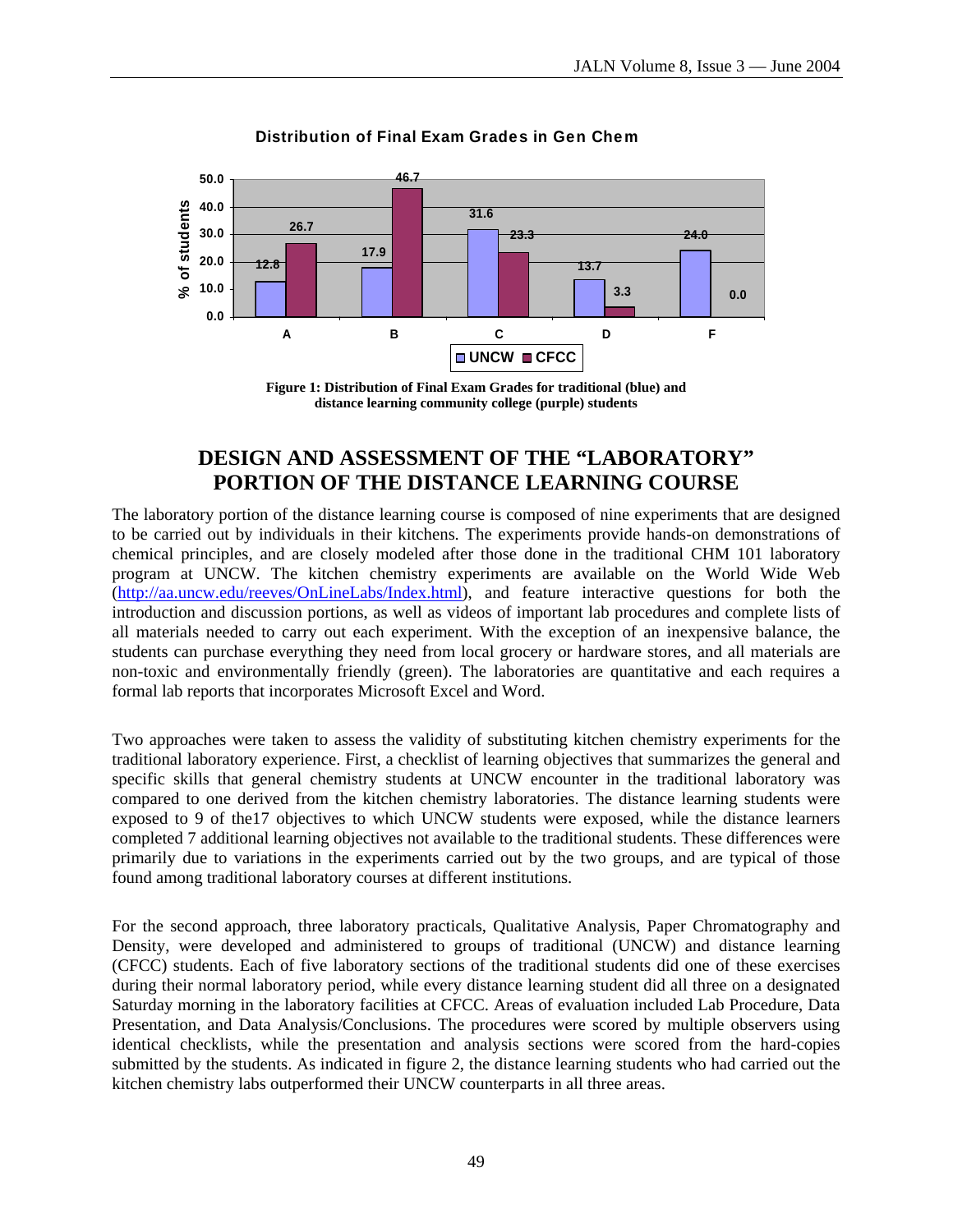

**Figure 2: Comparison of Laboratory Practical Results for Traditional (UNCW) and Distance Learning (CFCC) Students.**

Of particular interest is the fact that, as evidenced by the results of the procedural evaluation, distance learning students were at least as competent as their traditional counterparts in utilizing laboratory equipment such as beakers, graduated cylinders and electronic balances, despite the fact that this type of equipment was not available to them in their kitchens. It appears that in the case of the first semester introductory chemistry course, the laboratory goals can be achieved equally well by the distance learners doing the Kitchen Chemistry Laboratories at home as they can by students in traditional laboratories.

# **FACTORS THAT CONTRIBUTED TO THE SUCCESS OF THE DISTANCE LEARNING COURSE**

The students in the distance learning courses have indicated that the most important features that led to their success were its well-organized calendar that included links to all lessons, assignments, laboratories and quizzes, and the course instructor's accessibility and commitment to their success. They also said that they found that the Kitchen Chemistry experiments enhanced their appreciation of the relevance of chemistry in their lives because they involved familiar materials and measurements done in familiar surroundings. The instructor indicated that weekly quizzes and homework assignments were instrumental in keeping students on-task, and that the formal laboratory reports helped them clarify the reasons the experiments were being performed and promoted their understanding of the topics that were addressed.

# **FUTURE GOALS FOR THE DISTANCE LEARNING COURSE**

Three additional experiments exploring the topics of acids and bases, emission of light by excited atoms and molecules and identification of an unknown substance, will be added to the kitchen chemistry laboratories. Technologies designed to improve communication among students and between the students and the instructor, including a discussion board and chat room, are also being explored, as is the possibility of supplying a subset of students with computer-based data acquisition equipment to measure temperature, pressure, pH, conductivity and light absorption.

The distance learning model described here also represents an excellent alternative to traditional methods for high school students in rural settings where advanced and AP chemistry courses are not offered. To